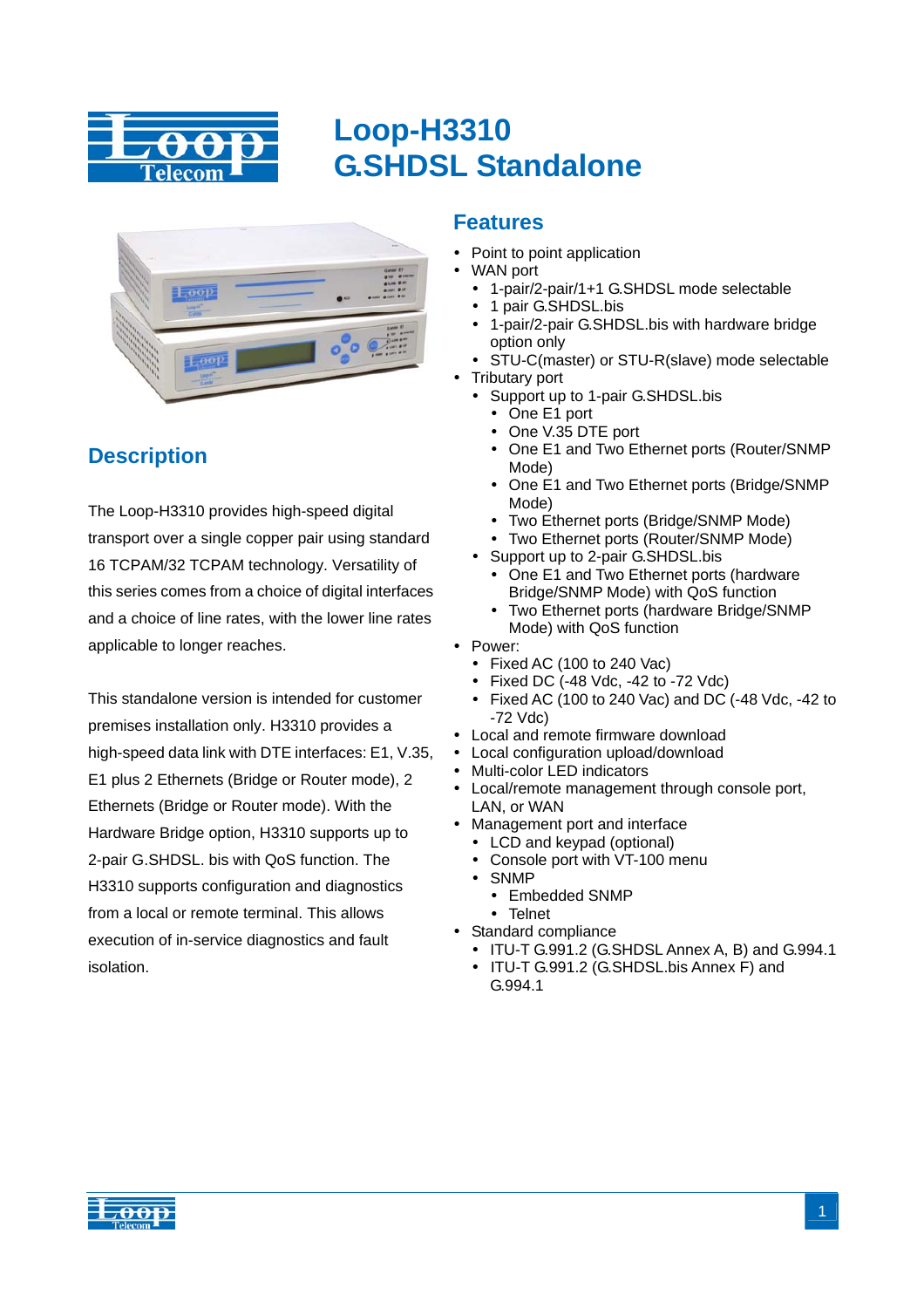## **Ordering Information**

To specify options, choose from the list below: **Note:** RoHS compliant units are identified by the letter **G** appearing at the end of the ordering code.

| <b>Model</b>                                     | <b>Model</b>                                                                                                                                 | <b>Description</b>                                                                                                                                                             |  |
|--------------------------------------------------|----------------------------------------------------------------------------------------------------------------------------------------------|--------------------------------------------------------------------------------------------------------------------------------------------------------------------------------|--|
| (RoHS compliant)                                 | (non RoHS compliant)                                                                                                                         |                                                                                                                                                                                |  |
| Loop-H3310-SC-dte-sp-pp1-G                       | Loop-H3310-SC-dte-sp-pp1                                                                                                                     | Standalone with LCD & LED displays                                                                                                                                             |  |
| Loop-H3310-SE-dte-sp-pp1-G                       | Loop-H3310-SE-dte-sp-pp1                                                                                                                     | Standalone with LED display only                                                                                                                                               |  |
| Loop-H3310-SC-ERJ2BRH<br>$-sp$ -pp1- $G$         |                                                                                                                                              | Standalone with 1 E1(RJ48C), 2 Ethernet ports<br>support hardware bridge, QoS, and SNMP                                                                                        |  |
|                                                  |                                                                                                                                              | functions with LCD & LED displays, optional                                                                                                                                    |  |
|                                                  |                                                                                                                                              | support 2-pair G.SHDSL. bis                                                                                                                                                    |  |
| Loop-H3310-SE-ERJ2BRH                            |                                                                                                                                              | Standalone with 1 E1(RJ48C), 2 Ethernet ports                                                                                                                                  |  |
| $-sp$ -pp1- $G$                                  |                                                                                                                                              | support hardware bridge, QoS, and SNMP                                                                                                                                         |  |
|                                                  |                                                                                                                                              | functions with LED display only, optional support                                                                                                                              |  |
|                                                  |                                                                                                                                              | 2-pair G.SHDSL. bis                                                                                                                                                            |  |
| Loop-H3310-SC-2BRH-sp-pp1                        |                                                                                                                                              | Standalone with 2 Ethernet ports support                                                                                                                                       |  |
| - G                                              |                                                                                                                                              | hardware bridge, QoS, and SNMP functions with<br>LCD & LED displays, optional support 2-pair                                                                                   |  |
|                                                  |                                                                                                                                              | G.SHDSL, bis                                                                                                                                                                   |  |
| Loop-H3310-SE-2BRH-sp-pp1                        |                                                                                                                                              | Standalone with 2 Ethernet ports support                                                                                                                                       |  |
| - G                                              |                                                                                                                                              | hardware bridge, QoS, and SNMP functions with                                                                                                                                  |  |
|                                                  |                                                                                                                                              | LED display only, optional support 2-pair                                                                                                                                      |  |
|                                                  |                                                                                                                                              | G.SHDSL, bis                                                                                                                                                                   |  |
| <b>Accessories</b>                               |                                                                                                                                              |                                                                                                                                                                                |  |
| Power Cord (All power cords are RoHS compliant.) |                                                                                                                                              |                                                                                                                                                                                |  |
| Loop-ACC-PC-USA-G                                | AC power cord for Taiwan/USA                                                                                                                 | ù                                                                                                                                                                              |  |
| Loop-ACC-PC-EU-G                                 | AC power cord for Europe                                                                                                                     | <br>-'-                                                                                                                                                                        |  |
| Loop-ACC-PC-UK-G                                 | AC power cord for the UK                                                                                                                     |                                                                                                                                                                                |  |
| Loop-ACC-PC-AUS-G                                | AC power cord for Australia                                                                                                                  | Ÿ<br>$\cdots$                                                                                                                                                                  |  |
| Loop-ACC-PC-CH-G                                 | AC power cord for China                                                                                                                      |                                                                                                                                                                                |  |
| <b>Tray</b>                                      |                                                                                                                                              |                                                                                                                                                                                |  |
| 81.TRAY19.1000G                                  |                                                                                                                                              | 19" Tray (One tray for two base units)                                                                                                                                         |  |
| <b>Software</b>                                  |                                                                                                                                              |                                                                                                                                                                                |  |
| Loop-H3310-UPGR-1bis                             | 1-pair G.SHDSL                                                                                                                               | Activation code for upgrading 1-pair G.SHDSL to 1-pair G.SHDSL.bis. Only available for                                                                                         |  |
| Loop-H3310-UPGR-2bis                             | Activation code for upgrading 2-pair G.SHDSL to 2-pair G.SHDSL.bis. Only available for<br>2-pair G.SHDSL with ERJ2BRH and 2BRH ordering code |                                                                                                                                                                                |  |
| Loop-H3310-UPGR-RT                               |                                                                                                                                              | Activation code for upgrading bridge function to router function which only available for                                                                                      |  |
|                                                  | ERJ2BR and 2BR ordering code                                                                                                                 |                                                                                                                                                                                |  |
| <b>User's Manual</b>                             |                                                                                                                                              |                                                                                                                                                                                |  |
| Loop-H3310-S-UM                                  | User's Manual (paper hard copy-optional). A CD version of the manual is already<br>included as standard package.                             |                                                                                                                                                                                |  |
| <b>Firmware Upgrade</b>                          |                                                                                                                                              |                                                                                                                                                                                |  |
|                                                  |                                                                                                                                              | Firmware Upgrade. Customers who have a desire to upgrade to the most current                                                                                                   |  |
| Loop-H3310-FWUPGR                                | installed.                                                                                                                                   | firmware can purchase this option. Upgrades contain the newest software features and<br>functionality as they are available. Upgrades are downloaded using TFTP and are easily |  |

#### Where **dte**=

| dte           |           | RoHS compliant   non RoHS compliant | <b>Description</b>                                                 |
|---------------|-----------|-------------------------------------|--------------------------------------------------------------------|
| 11            | Available | Available                           | V.35 DTE interface with M34 connector                              |
| E75           | Available | Available                           | 75 ohm BNC E1 interface                                            |
| E120          | Available | Available                           | 120 ohm Twisted Pair RJ48C E1 interface                            |
| <b>ERJ2BR</b> | Available | Available                           | 1 E1(RJ48C), 2 Ethernet ports support bridge and SNMP<br>functions |
| ERJ2RT        | Available | Available                           | 1 E1(RJ48C), 2 Ethernet ports support router and SNMP<br>functions |
| 2BR           | Available | Available                           | 2 Ethernet ports support bridge and SNMP functions                 |
| 2RT           | Available | Available                           | 2 Ethernet ports support router and SNMP functions                 |

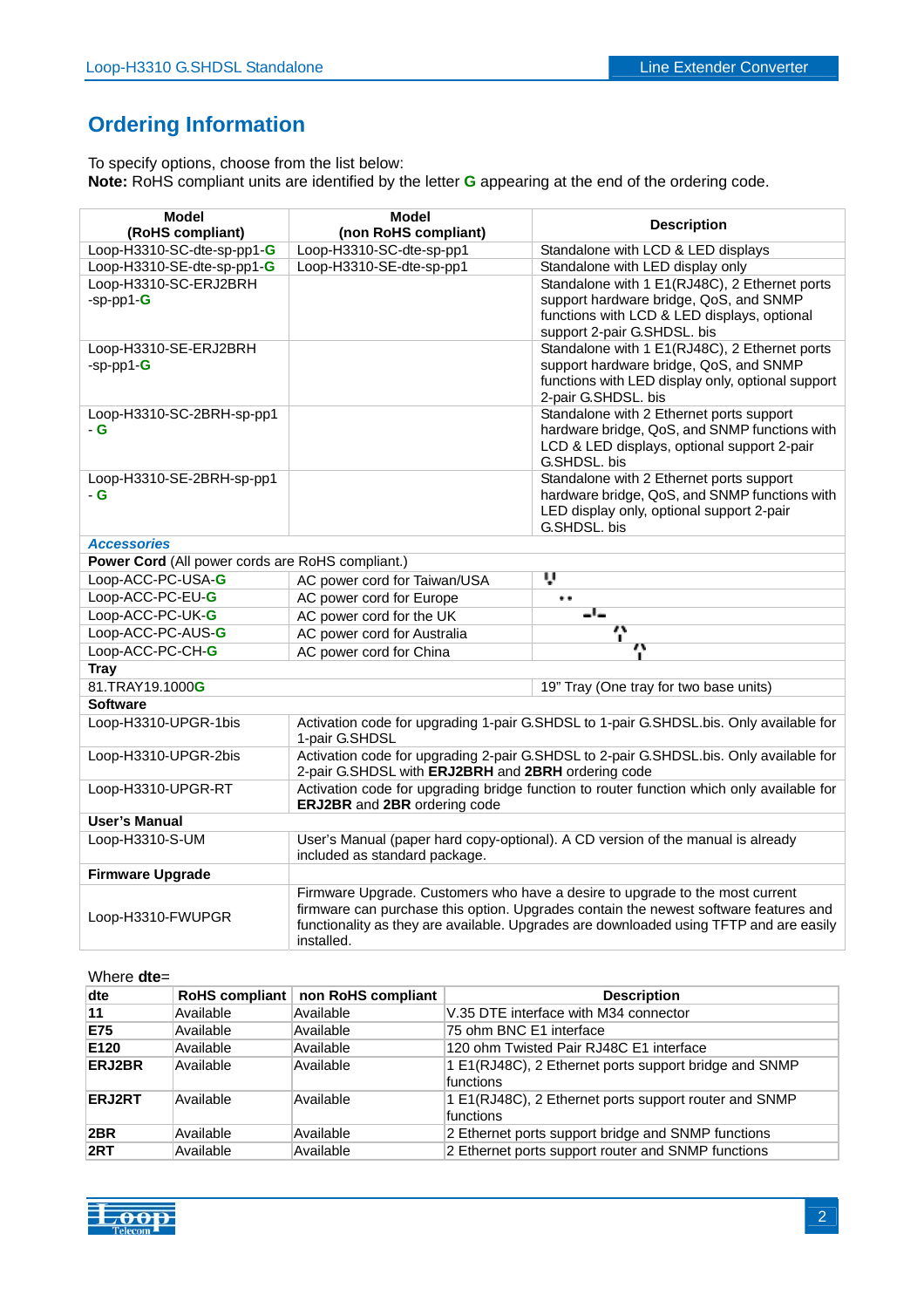#### Where **sp**=

| Sp         |                                                                  |
|------------|------------------------------------------------------------------|
| <b>lkk</b> | For 1-pair line rate Nx64K bps (G.SHDSL Annex A, B. N=3 to 36)   |
| mm         | For 2-pair line rate Nx64K bps (G.SHDSL Annex A, B. N=3 to 36)   |
| <b>kb</b>  | For 1-pair line rate Nx64K bps (G.SHDSL.bis Annex F. N=3 to 89)  |
| <b>Imb</b> | For 2-pair line rate Nx64K bps (G.SHDSL.bis Annex F. N=3 to 89)  |
|            | Note: This option only support in ERJ2BRH and 2BRH ordering code |

#### Where **pp1=**

| pp1 | <b>Description</b>                                                                                                                   |   | <b>Note</b>                                                                                                                              |
|-----|--------------------------------------------------------------------------------------------------------------------------------------|---|------------------------------------------------------------------------------------------------------------------------------------------|
| P2  | 100 to 240 Vac                                                                                                                       |   | For AC, choose an                                                                                                                        |
| P7  | 100 to 240 Vac with sealing current looped                                                                                           |   | appropriate power cord                                                                                                                   |
| DC  | Fixed DC -48Vdc (-42 to -72 Vdc)                                                                                                     |   |                                                                                                                                          |
| AoD | Powered by AC 100 to 240 Vac or DC -48Vdc (-42 to -72 Vdc), but not both $\bullet$<br>simultaneously. Support sealing current looped | ٠ | For AC, choose an<br>appropriate power cord.<br>For DC, wire to included<br>IEC socket.<br>No safety certification for<br>AoD power unit |

**Note:** All power modules are RoHS Compliance

#### **Example1:**

Loop-H3310-SC-ERJ2BR-mm-AoD-**G** 

H3310 with 1 E1(RJ48C), 2 Ethernet ports support Bridge and SNMP option with LCD & LED displays, 2-pair G.shdsl line rate, and AC or DC power module

#### **Example2:**

Loop-H3310-SC-ERJ2BRH -mb-P2-**G** 

H3310 with 1 E1(RJ48C), 2 Ethernet ports support hardware bridge, QoS, and SNMP functions with LCD & LED displays, 2-pair G.SHDSL. bis line rate, and AC power module

## **Loop-H3310 G.SHDSL Standalone Product Specification**

#### *WAN – G.SHDS Line Interface*

| Number of pairs        | G.SHDSL: 1 or 2 pair                                                                        |
|------------------------|---------------------------------------------------------------------------------------------|
|                        | G.SHDSL.bis: 1 pair, 2 pair (only for ERJ2BRH and 2BRH)                                     |
| Line rate (per pair)   | 8K+N x 64 Kbps, N = 3 to 36 for 1 pair or 2 pair G.SHDSL                                    |
|                        | 8K+N x 64 Kbps, N = 3 to 89 for 1 pair or 2 pair (only for ERJ2BRH and 2BRH) G.SHDSL.bis    |
| Line code              | 16-TCPAM/32-TCPAM, full duplex with adaptive echo cancellation over unconditioned 19-26 AWG |
|                        | twisted pair                                                                                |
| <b>Sealing Current</b> | Max. 20ma sink current                                                                      |
| Standard               | ITU-T G.991.2 (G.SHDSL Annex A, B) and G.994.1                                              |
|                        | ITU-T G.991.2 (G.SHDSL.bis Annex F) and G.994.1                                             |
| Connector              | RJ48C                                                                                       |

#### *E1 Interface*

| Line Rate    | 2.048 Mbps $\pm$ 50 ppm                                                                           | Framing       | <b>ITU G.704</b>         |
|--------------|---------------------------------------------------------------------------------------------------|---------------|--------------------------|
| Line Code    | HDB3/AMI                                                                                          | Connector     | BNC(75ohm)/RJ48C(120ohm) |
| Input Signal | ITU G.703                                                                                         | Output Signal | <b>ITU G.703</b>         |
| Electrical   | $75\Omega$ Coax/120 $\Omega$ twisted pair (jumper selectable for ordering code: dte= E75 or E120) |               |                          |

#### *DTE Interface (V.35)*

| Data Port | Single DTE                                                   |
|-----------|--------------------------------------------------------------|
| Data Rate | N x 64K bps, N = 1 to 36 (2.304M bps) for 1-pair G.SHDSL     |
|           | N x 64K bps, N = 1 to 72 (4.608M bps) for 2-pair G.SHDSL     |
|           | N x 64K bps, N = 1 to 89 (5.696M bps) for 1-pair G.SHDSL.bis |
| Connector | M34 connector for V.35 interface                             |

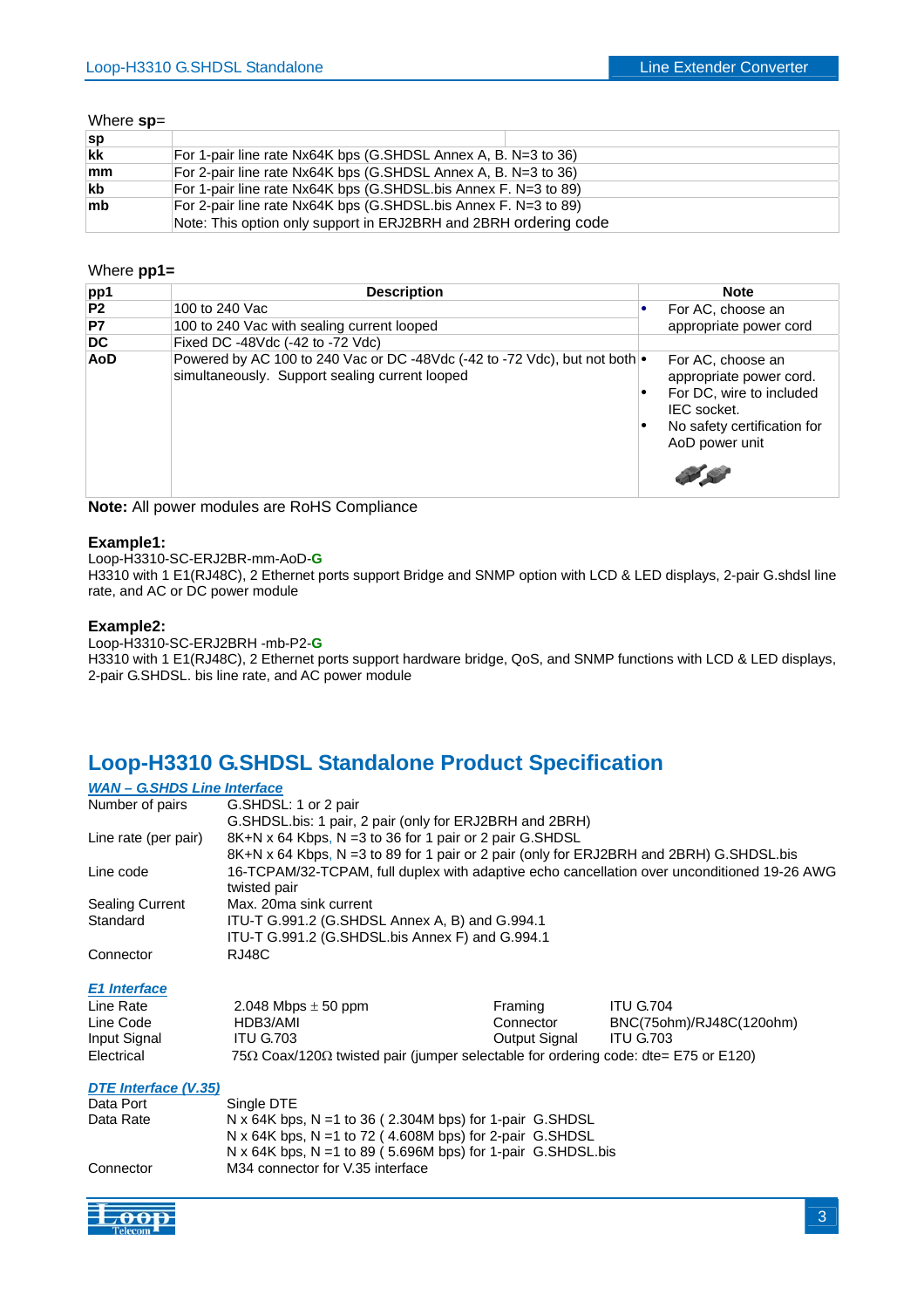#### *Ethernet Interface (ERJ2BR, ERJ2RT, 2BR, 2RT ordering option)*

| Number of Ports        | $\overline{2}$                                                                                                   |  |  |
|------------------------|------------------------------------------------------------------------------------------------------------------|--|--|
| Connector              | <b>RJ45</b>                                                                                                      |  |  |
| Physical Interface     | 10/100 Base-T, Ethernet Switch inside.                                                                           |  |  |
| Data Rate              | N x 64K bps, N = 1 to 36 (2.304M bps) for 1-pair G.SHDSL                                                         |  |  |
|                        | N x 64K bps, N = 1 to 72 (4.608M bps) for 2-pair G.SHDSL                                                         |  |  |
|                        | N x 64K bps, N = 1 to 89 (5.696M bps) for 1-pair G.SHDSL.bis                                                     |  |  |
| Throguhtput            | 2.4 Mbps for for 1-pair G.SHDSL                                                                                  |  |  |
| $(1518$ bytes $)$      | 4 Mbps for 2-pair G.SHDSL                                                                                        |  |  |
|                        | 5.4 Mbps for 1-pair G.SHDSL.bis                                                                                  |  |  |
| <b>Ethernet Bridge</b> | <b>BR</b> ordering option                                                                                        |  |  |
|                        | Layer 2 protocol: HDLC, PPP, Frame Relay (up to 10 Frame Relay PVCs), Cisco compatible<br><b>HDLC</b>            |  |  |
|                        | Remote bridge support (padding/ un-padding Ethernet CRC checksum)                                                |  |  |
|                        | User configurable aging time                                                                                     |  |  |
|                        | Up to 2K MAC Table                                                                                               |  |  |
|                        | Cisco ISL packet transparent                                                                                     |  |  |
|                        | VLAN packet transparent, maximum frame size 1784 bytes (IEEE 802.1q)                                             |  |  |
|                        | Bridge with management IP                                                                                        |  |  |
|                        | Spanning Tree Protocol/Rapid Spanning Tree Protocol (IEEE 802.1d/802.1w)                                         |  |  |
|                        | Bridge option can be software upgraded to Router (see Layer2, Bridge mode available for<br>transparent bridging) |  |  |
| IP Router              | RT ordering option                                                                                               |  |  |
|                        | Static Route, RIP v1 & v2<br>٠                                                                                   |  |  |
|                        | Layer 2 protocol: HDLC, PPP, Frame Relay (up to 10 Frame Relay PVCs), Cisco compatible                           |  |  |
|                        | <b>HDLC</b>                                                                                                      |  |  |
|                        | NAT/NAPT<br>٠                                                                                                    |  |  |
|                        | Port Forwarding: Static/dynamic address/port forwarding table for NAT and NAPT                                   |  |  |
| <b>DHCP</b>            | RT ordering option                                                                                               |  |  |
|                        | DHCP server support for LAN users (RFC2131, RFC2132)<br>٠                                                        |  |  |

• BOOTP compatible

#### *Ethernet Hardware Bridge (ERJ2BRH and 2BRH ordering option)*

| Number of Ports           | 2                                                              |
|---------------------------|----------------------------------------------------------------|
| Connector                 | RJ45                                                           |
| <b>Physical Interface</b> | 10/100 Base-T. Ethernet Switch inside.                         |
| Data Rate                 | N x 64K bps, N = 1 to 36 (2.304M bps) for 1-pair G.SHDSL       |
|                           | N x 64K bps, N = 1 to 72 (4.608M bps) for 2-pair G.SHDSL       |
|                           | N x 64K bps, N = 1 to 89 (5.696M bps) for 1-pair G.SHDSL.bis   |
|                           | N x 64K bps, N = 1 to 178 (11.392M bps) for 2-pair G.SHDSL.bis |
| VLAN                      | Packet transparenty up to 1784 bytes                           |
|                           | IEEE 802.1Q, 802.1ad (Q-in-Q)                                  |
|                           | Max. 16 VLANs                                                  |
| QoS                       | 4 priority queues                                              |
|                           | Queuing algorithm: Weighted Round Robin (WRR)                  |
|                           | QoS determined by port                                         |
|                           | Per G.SHDSL/G.SHDSL.bis port rate limiting (N x 64K bps)       |
| Rridge with management IP |                                                                |

Bridge with management IP

IEEE 802.1d self learning, up to 1K MAC addresses

## Rapid Spanning Tree Protocol (RSTP) (802.1w)

#### *SNTP*

- ․ SNTP client support
- Sync with up to 4 time servers

#### *Clock*

| Source | G.shdsl looped, Internal at $\pm 32$ ppm, or E1/DTE                                   |
|--------|---------------------------------------------------------------------------------------|
| Mode   | Plesiochronous, Synchronous, Hybrid (downstream synchronous, upstream plesiochronous) |

#### *Console Port*

| Connector  |  |
|------------|--|
| Electrical |  |
| Protocol   |  |

DB9S at rear panel RS232 interface (DCE) Menu driven VT-100 terminal

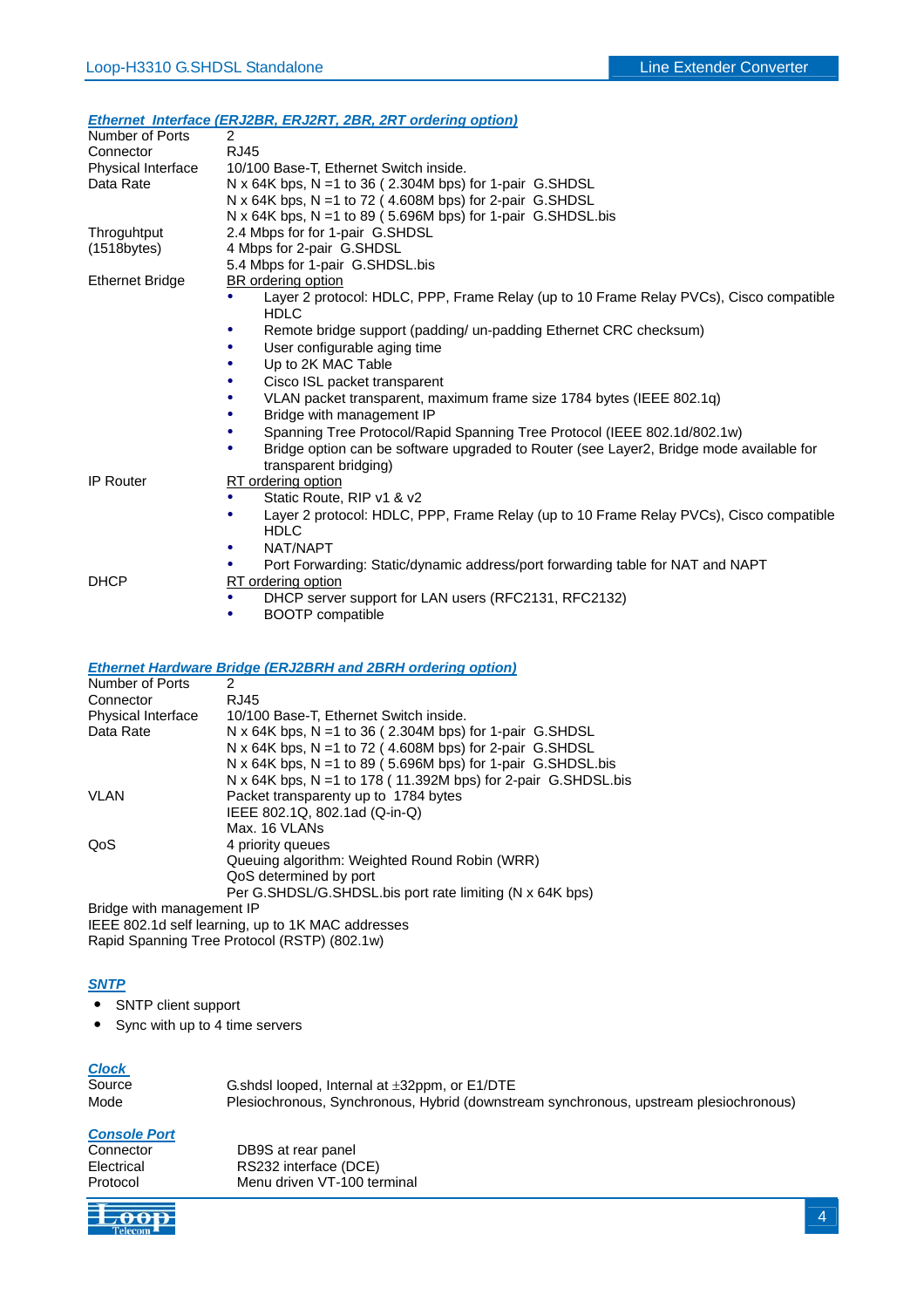## *System Configuration Parameters (All in non-volatile memory)*

Active Configuration Current working configuration Default Configuration Manufacture default configuration

#### *Diagnostics Test*

G.shdsl Loopback To-LINE, To-Line-payload<br>E1 Loopback To-E1, To-LINE E1 Loopback To-E1, To-LINE<br>DTE Loopback To-DTE, To-LIN To-DTE, To-LINE Slave Loopback Line-Side (through EOC and V.54)

#### *Front Panel*

Multi-color LED Indicators

#### *Physical/Electrical*

| <b>Dimensions</b> | 210 x 41.5 x 140 mm (WxHxD)                                                                                        |
|-------------------|--------------------------------------------------------------------------------------------------------------------|
| Power             | AC: 100-240 Vac. 50/60 Hz.                                                                                         |
|                   | ACorDC: 100 to 240 Vac, 50/60 Hz; -48Vdc (-42 to -72 Vdc)<br>DC: 100 to 240 Vac, 50/60 Hz; -48Vdc (-42 to -72 Vdc) |
| Tamparatura ranga | CE OC                                                                                                              |

| Temperature range | $0 - 65 °C$                                                        |
|-------------------|--------------------------------------------------------------------|
| Humidity          | $0 - 95\%$ RH (non-condensing)                                     |
| Mounting          | Desk-top stackable, Wall Mount, Rack Mount with 19" tray available |

#### *Standard Compliance*

ITU-T G.991.2 (G.SHDSL Annex A, B) and G.994.1 ITU-T G.991.2 (G.SHDSL.bis Annex F) and G.994.1 IEEE 802.1q, 802.1ad, 802.1w

#### *Certification*

| EMI/EMC | EN55022, EN50081-1, EN50082-1 |
|---------|-------------------------------|
| Safety  | EN60950                       |

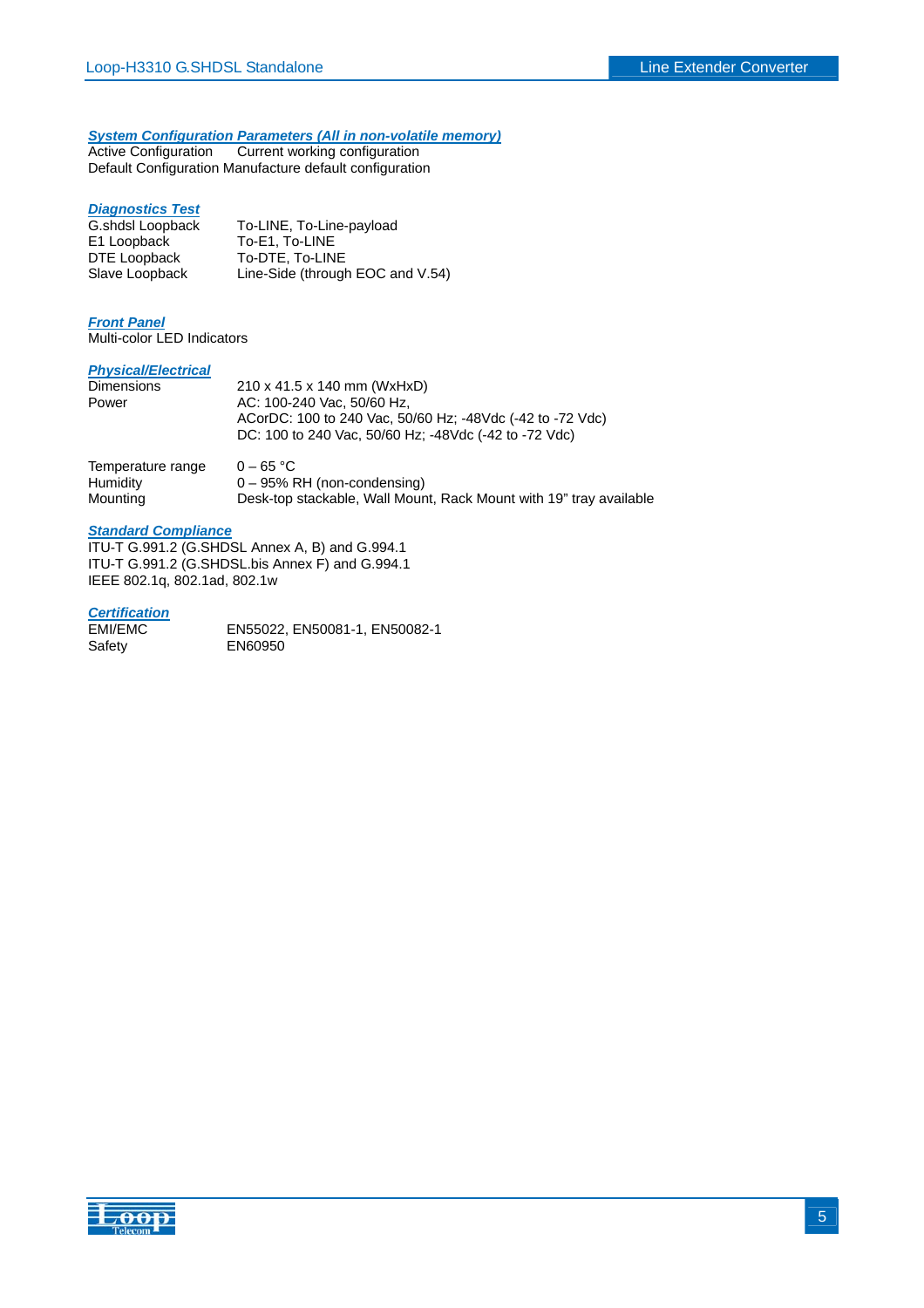## **Application Illustrations**

| <b>G.SHDSL Solution</b> |                               |                                                                 |                       |               |
|-------------------------|-------------------------------|-----------------------------------------------------------------|-----------------------|---------------|
|                         |                               | Single E1 Option                                                |                       |               |
|                         |                               | For 1-pair or 2-pair:<br>200Kbps - 2056 Kbps                    |                       |               |
| E1                      | H3310                         |                                                                 | H3310                 | E1            |
|                         | <b>Master</b>                 |                                                                 | <b>Slave</b>          |               |
|                         |                               |                                                                 |                       |               |
|                         |                               | Single DTE (V.35) Option                                        |                       |               |
|                         |                               | For 1-pair or 2-pair:                                           |                       |               |
|                         |                               | 200Kbps - 2.3 Mbps (per pair)                                   |                       |               |
| <b>DTE</b>              | H3310<br><b>Master</b>        |                                                                 | H3310<br><b>Slave</b> | DTE           |
|                         |                               |                                                                 |                       |               |
|                         |                               |                                                                 |                       |               |
|                         |                               | <b>Ethernet Option</b>                                          |                       |               |
|                         |                               | For 1-pair or 2-pair:                                           |                       |               |
| E1                      |                               | 200Kbps - 2.3 Mbps (per pair)                                   |                       | E1            |
| Ethernet/SNMP           | <b>H3310</b>                  |                                                                 | H3310                 | Ethernet/SNMP |
| Ethernet/SNMP           | <b>Master</b>                 |                                                                 | <b>Slave</b>          | Ethernet/SNMP |
|                         |                               | For 1-pair or 2-pair:                                           |                       |               |
| Ethernet/SNMP           |                               | 200Kbps - 2.3 Mbps (per pair)                                   |                       | Ethernet/SNMP |
| Ethernet/SNMP           | <b>H3310</b><br><b>Master</b> |                                                                 | H3310<br><b>Slave</b> | Ethernet/SNMP |
|                         |                               |                                                                 |                       |               |
|                         |                               |                                                                 |                       |               |
|                         |                               |                                                                 |                       |               |
|                         |                               | <b>Ethernet Hardware Bridge Option</b><br>For 1-pair or 2-pair: |                       |               |
| E1                      |                               | 200Kbps - 2.3 Mbps (per pair)                                   |                       | E1            |
| Bridge/SNMP             | <b>H3310</b>                  |                                                                 | H3310                 | Bridge/SNMP   |
| Bridge/SNMP             | <b>Master</b>                 |                                                                 | <b>Slave</b>          | Bridge/SNMP   |
|                         |                               |                                                                 |                       |               |

## **For 1-pair or 2-pair:**

|             |               | 200Kbps - 2.3 Mbps (per pair) |              |             |
|-------------|---------------|-------------------------------|--------------|-------------|
| Bridge/SNMP | <b>H3310</b>  |                               | <b>H3310</b> | Bridge/SNMP |
| Bridge/SNMP |               |                               |              | Bridge/SNMP |
|             | <b>Master</b> |                               | Slave        |             |